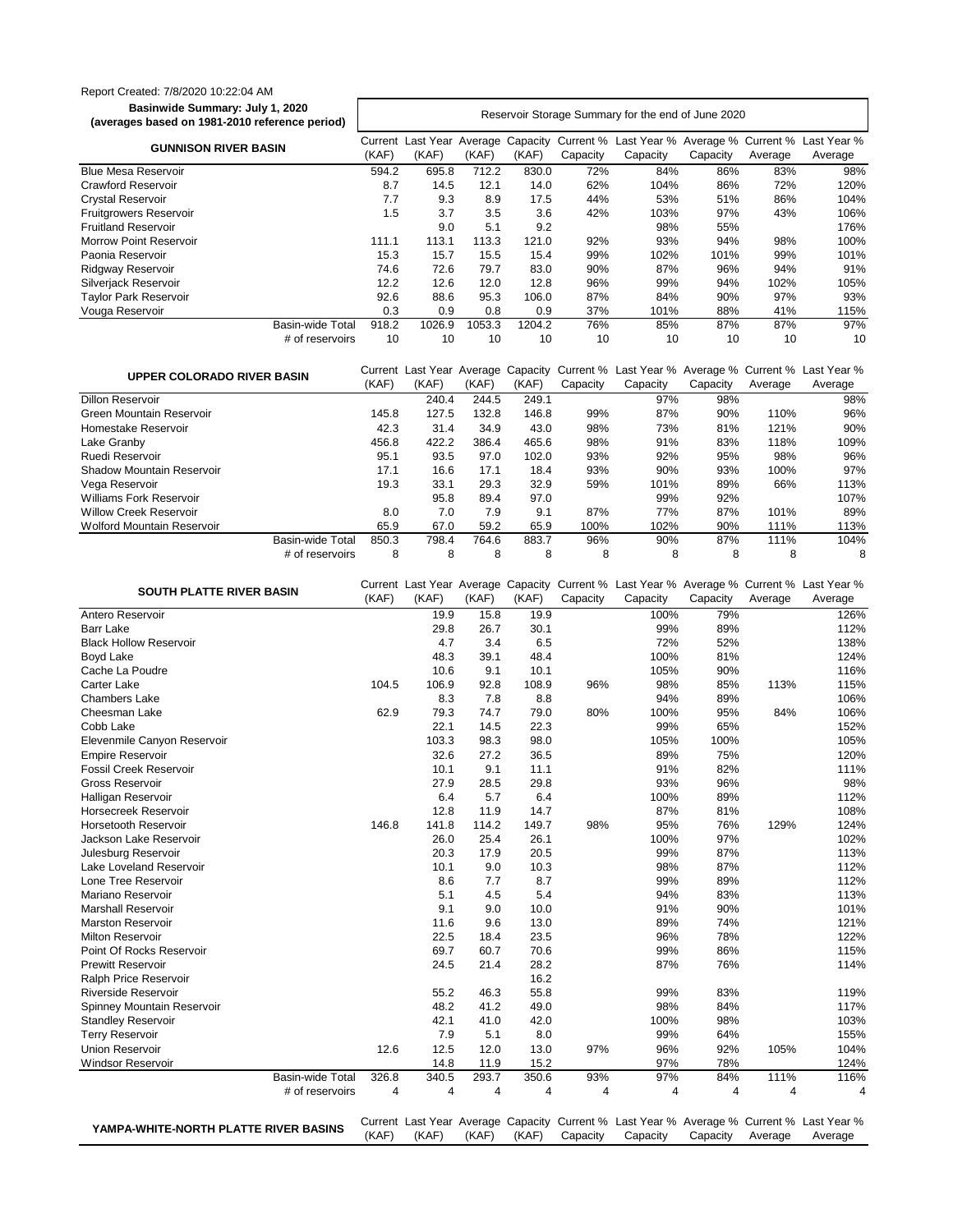| Stagecoach Reservoir nr Oak Creek |                         |       | 36.4  | 32.1  | 36.5   |          | 100%                                                                                                 | 88%      |         | 113%    |
|-----------------------------------|-------------------------|-------|-------|-------|--------|----------|------------------------------------------------------------------------------------------------------|----------|---------|---------|
| Yamcolo Reservoir                 |                         | 7.2   | 8.2   | 6.8   | 8.7    | 83%      | 94%                                                                                                  | 78%      | 106%    | 120%    |
|                                   | <b>Basin-wide Total</b> | 7.2   | 8.2   | 6.8   | 8.7    | 83%      | 94%                                                                                                  | 78%      | 106%    | 120%    |
|                                   | # of reservoirs         |       |       |       |        |          |                                                                                                      |          |         |         |
| <b>ARKANSAS RIVER BASIN</b>       |                         | (KAF) | (KAF) | (KAF) | (KAF)  | Capacity | Current Last Year Average Capacity Current % Last Year % Average % Current % Last Year %<br>Capacity | Capacity | Average | Average |
| Adobe Creek Reservoir             |                         | 29.3  | 10.2  | 42.2  | 62.0   | 47%      | 16%                                                                                                  | 68%      | 69%     | 24%     |
| <b>Clear Creek Reservoir</b>      |                         | 7.9   | 9.9   | 9.2   | 11.4   | 69%      | 87%                                                                                                  | 81%      | 86%     | 108%    |
| <b>Cucharas Reservoir</b>         |                         |       |       | 5.8   | 40.0   |          |                                                                                                      | 15%      |         |         |
| <b>Great Plains Reservoir</b>     |                         |       | 0.0   | 38.9  | 150.0  |          | 0%                                                                                                   | 26%      |         | 0%      |
| Holbrook Lake                     |                         |       | 5.4   | 4.1   | 7.0    |          | 77%                                                                                                  | 59%      |         | 132%    |
| Horse Creek Reservoir             |                         |       | 20.2  | 9.8   | 27.0   |          | 75%                                                                                                  | 36%      |         | 206%    |
| John Martin Reservoir             |                         | 65.4  | 162.4 | 144.0 | 616.0  | 11%      | 26%                                                                                                  | 23%      | 45%     | 113%    |
| Lake Henry                        |                         | 3.8   | 8.6   | 6.1   | 9.4    | 40%      | 92%                                                                                                  | 65%      | 62%     | 141%    |
| Meredith Reservoir                |                         | 19.2  | 39.7  | 26.3  | 42.0   | 46%      | 94%                                                                                                  | 63%      | 73%     | 151%    |
| Pueblo Reservoir                  |                         |       | 240.9 | 185.0 | 354.0  |          | 68%                                                                                                  | 52%      |         | 130%    |
| <b>Trinidad Lake</b>              |                         | 20.0  | 24.0  | 28.0  | 167.0  | 12%      | 14%                                                                                                  | 17%      | 72%     | 86%     |
| Turquoise Lake                    |                         | 111.8 | 73.4  | 113.2 | 127.0  | 88%      | 58%                                                                                                  | 89%      | 99%     | 65%     |
| <b>Twin Lakes Reservoir</b>       |                         | 55.6  | 55.3  | 69.7  | 86.0   | 65%      | 64%                                                                                                  | 81%      | 80%     | 79%     |
|                                   | <b>Basin-wide Total</b> | 313.0 | 383.4 | 438.7 | 1120.8 | 28%      | 34%                                                                                                  | 39%      | 71%     | 87%     |
|                                   | # of reservoirs         | 8     | 8     | 8     | 8      | 8        | 8                                                                                                    | 8        | 8       | 8       |
|                                   |                         |       |       |       |        |          | Current Leat Year, Average, Canadia: Current 0/ Leat Year 0/ Average 0/ Current 0/ Leat Year 0/      |          |         |         |

| <b>UPPER RIO GRANDE BASIN</b> |                          |       |       |       |          | Current Last Year Average Capacity Current % Last Year % Average % Current % Last Year % |          |         |         |
|-------------------------------|--------------------------|-------|-------|-------|----------|------------------------------------------------------------------------------------------|----------|---------|---------|
|                               | (KAF)                    | (KAF) | (KAF) | (KAF) | Capacity | Capacity                                                                                 | Capacity | Average | Average |
| Beaver Reservoir              | 4.3                      | 4.5   | 4.2   | 4.5   | 95%      | 99%                                                                                      | 93%      | 102%    | 106%    |
| <b>Continental Reservoir</b>  | 6.9                      | 20.9  | 6.4   | 27.0  | 25%      | 77%                                                                                      | 24%      | 107%    | 326%    |
| Platoro Reservoir             | 19.2                     | 49.3  | 35.6  | 60.0  | 32%      | 82%                                                                                      | 59%      | 54%     | 139%    |
| Rio Grande Reservoir          | 12.0                     | 39.3  | 22.5  | 51.0  | 24%      | 77%                                                                                      | 44%      | 53%     | 175%    |
| Sanchez Reservoir             | 4.4                      | 12.8  | 32.5  | 103.0 | 4%       | 12%                                                                                      | 32%      | 13%     | 39%     |
| Santa Maria Reservoir         | 13.7                     | 24.6  | 11.7  | 45.0  | 30%      | 55%                                                                                      | 26%      | 117%    | 211%    |
| Terrace Reservoir             | 6.3                      | 14.7  | 8.8   | 18.0  | 35%      | 82%                                                                                      | 49%      | 72%     | 167%    |
|                               | 66.7<br>Basin-wide Total | 166.1 | 121.7 | 308.5 | 22%      | 54%                                                                                      | 39%      | 55%     | 137%    |
|                               | # of reservoirs          |       |       |       |          |                                                                                          |          |         |         |

| SAN MIGUEL-DOLORES-ANIMAS-SAN JUAN RIVER Current Last Year Average Capacity Current % Last Year % Average % Current % Last Year % |                           |        |       |       |          |          |          |         |         |  |
|-----------------------------------------------------------------------------------------------------------------------------------|---------------------------|--------|-------|-------|----------|----------|----------|---------|---------|--|
| <b>BASINS</b>                                                                                                                     |                           | (KAF)  | (KAF) | (KAF) | Capacity | Capacity | Capacity | Average | Average |  |
| Groundhog Reservoir                                                                                                               |                           | 22.4   | 18.9  | 22.0  |          | 102%     | 86%      |         | 119%    |  |
| Jackson Gulch Reservoir                                                                                                           | 4.9                       | 10.0   | 9.1   | 10.0  | 49%      | 100%     | 91%      | 54%     | 110%    |  |
| Lemon Reservoir                                                                                                                   | 24.3                      | 39.1   | 34.5  | 40.0  | 61%      | 98%      | 86%      | 70%     | 113%    |  |
| Mcphee Reservoir                                                                                                                  | 260.9                     | 381.3  | 344.1 | 381.0 | 68%      | 100%     | 90%      | 76%     | 111%    |  |
| Narraguinnep Reservoir                                                                                                            |                           | 18.5   | 17.5  | 19.0  |          | 97%      | 92%      |         | 106%    |  |
| <b>Trout Lake Reservoir</b>                                                                                                       | 2.6                       | 3.6    | 3.0   | 3.2   | 80%      | 111%     | 94%      | 86%     | 119%    |  |
| Vallecito Reservoir                                                                                                               | 113.7                     | 123.7  | 111.6 | 126.0 | 90%      | 98%      | 89%      | 102%    | 111%    |  |
|                                                                                                                                   | Basin-wide Total<br>406.3 | 557.7  | 502.3 | 560.2 | 73%      | 100%     | 90%      | 81%     | 111%    |  |
|                                                                                                                                   | # of reservoirs           | 5<br>5 | 5     | 5     | 5        | 5        | 5        | 5       | 5       |  |

| <b>STATE OF COLORADO</b>      |       | Current Last Year Average Capacity |       |       |          |          |          |         | Current % Last Year % Average % Current % Last Year % |
|-------------------------------|-------|------------------------------------|-------|-------|----------|----------|----------|---------|-------------------------------------------------------|
|                               | (KAF) | (KAF)                              | (KAF) | (KAF) | Capacity | Capacity | Capacity | Average | Average                                               |
| Adobe Creek Reservoir         | 29.3  | 10.2                               | 42.2  | 62.0  | 47%      | 16%      | 68%      | 69%     | 24%                                                   |
| Antero Reservoir              |       | 19.9                               | 15.8  | 19.9  |          | 100%     | 79%      |         | 126%                                                  |
| <b>Barr Lake</b>              |       | 29.8                               | 26.7  | 30.1  |          | 99%      | 89%      |         | 112%                                                  |
| <b>Beaver Reservoir</b>       | 4.3   | 4.5                                | 4.2   | 4.5   | 95%      | 99%      | 93%      | 102%    | 106%                                                  |
| <b>Black Hollow Reservoir</b> |       | 4.7                                | 3.4   | 6.5   |          | 72%      | 52%      |         | 138%                                                  |
| <b>Blue Mesa Reservoir</b>    | 594.2 | 695.8                              | 712.2 | 830.0 | 72%      | 84%      | 86%      | 83%     | 98%                                                   |
| <b>Boyd Lake</b>              |       | 48.3                               | 39.1  | 48.4  |          | 100%     | 81%      |         | 124%                                                  |
| Cache La Poudre               |       | 10.6                               | 9.1   | 10.1  |          | 105%     | 90%      |         | 116%                                                  |
| <b>Carter Lake</b>            | 104.5 | 106.9                              | 92.8  | 108.9 | 96%      | 98%      | 85%      | 113%    | 115%                                                  |
| <b>Chambers Lake</b>          |       | 8.3                                | 7.8   | 8.8   |          | 94%      | 89%      |         | 106%                                                  |
| Cheesman Lake                 | 62.9  | 79.3                               | 74.7  | 79.0  | 80%      | 100%     | 95%      | 84%     | 106%                                                  |
| Clear Creek Reservoir         | 7.9   | 9.9                                | 9.2   | 11.4  | 69%      | 87%      | 81%      | 86%     | 108%                                                  |
| Cobb Lake                     |       | 22.1                               | 14.5  | 22.3  |          | 99%      | 65%      |         | 152%                                                  |
| <b>Continental Reservoir</b>  | 6.9   | 20.9                               | 6.4   | 27.0  | 25%      | 77%      | 24%      | 107%    | 326%                                                  |
| <b>Crawford Reservoir</b>     | 8.7   | 14.5                               | 12.1  | 14.0  | 62%      | 104%     | 86%      | 72%     | 120%                                                  |
| <b>Crystal Reservoir</b>      | 7.7   | 9.3                                | 8.9   | 17.5  | 44%      | 53%      | 51%      | 86%     | 104%                                                  |
| Cucharas Reservoir            |       |                                    | 5.8   | 40.0  |          |          | 15%      |         |                                                       |
| <b>Dillon Reservoir</b>       |       | 240.4                              | 244.5 | 249.1 |          | 97%      | 98%      |         | 98%                                                   |
| Elevenmile Canyon Reservoir   |       | 103.3                              | 98.3  | 98.0  |          | 105%     | 100%     |         | 105%                                                  |
| <b>Empire Reservoir</b>       |       | 32.6                               | 27.2  | 36.5  |          | 89%      | 75%      |         | 120%                                                  |
| <b>Fossil Creek Reservoir</b> |       | 10.1                               | 9.1   | 11.1  |          | 91%      | 82%      |         | 111%                                                  |
| Fruitgrowers Reservoir        | 1.5   | 3.7                                | 3.5   | 3.6   | 42%      | 103%     | 97%      | 43%     | 106%                                                  |
| <b>Fruitland Reservoir</b>    |       | 9.0                                | 5.1   | 9.2   |          | 98%      | 55%      |         | 176%                                                  |
| <b>Great Plains Reservoir</b> |       | 0.0                                | 38.9  | 150.0 |          | 0%       | 26%      |         | 0%                                                    |
| Green Mountain Reservoir      | 145.8 | 127.5                              | 132.8 | 146.8 | 99%      | 87%      | 90%      | 110%    | 96%                                                   |